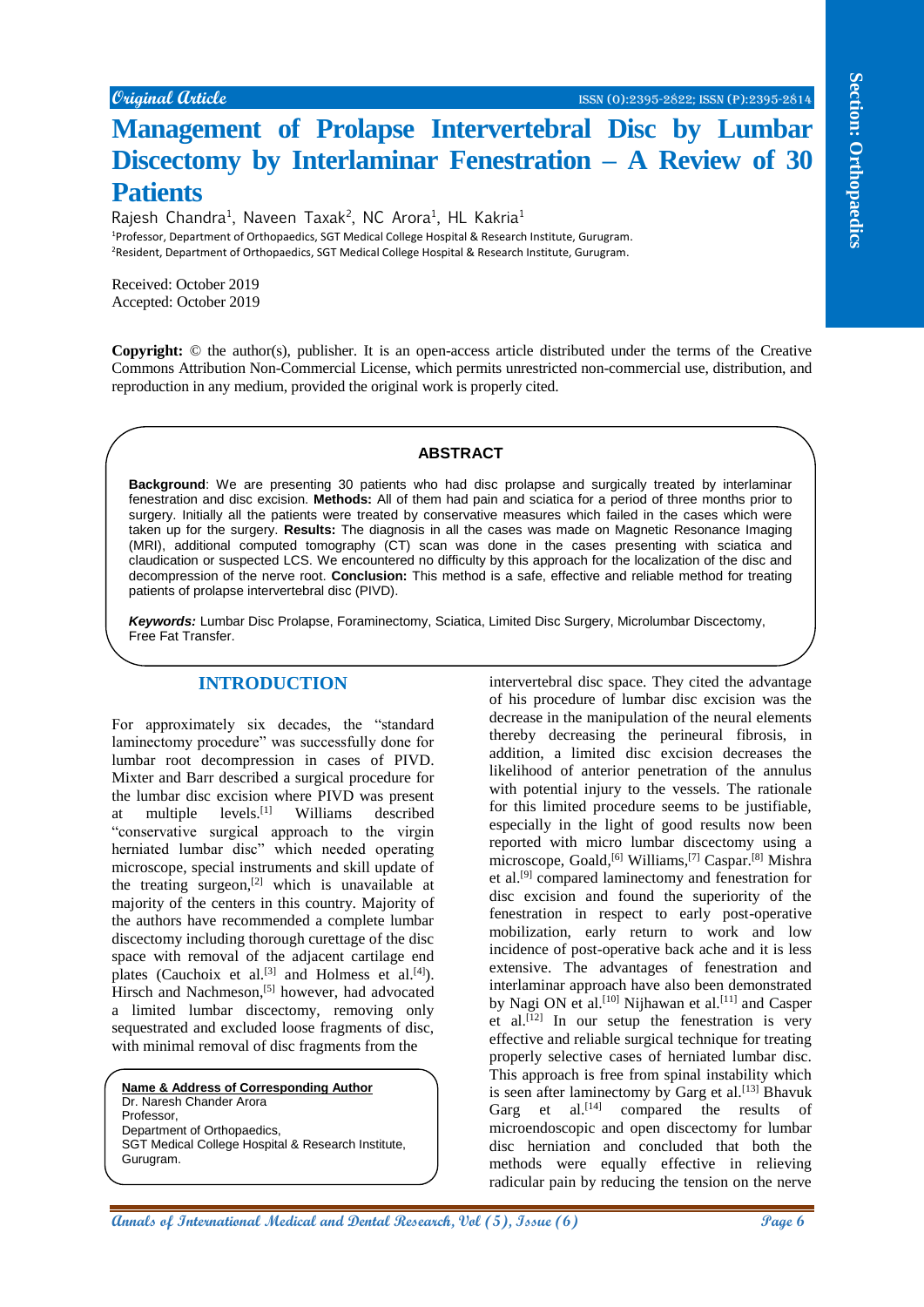## **Chandra et al; Lumbar Discectomy by Interlaminar Fenestration**

root caused by the herniated disc. Shiju A Majeed et al.[15] compared the results of fenestration and micro lumbar disc excision (MLD) and found slightly better outcome in the MLD group at 2 years follow up. In his opinion both techniques-MLD and fenestration give overall good results.

# **MATERIALS AND METHODS**

30 consecutive patients who have undergone lumbar discectomy from March 2015 to June 2019 were included in this series.

All patients had unrelenting sciatic pain with positive straight leg raising and limited spine movements. The positive localization of the lumbar root lesions was done by physical examination.

In most of the patients the duration of the episode of sciatica ranged from 4 weeks to 8 months. The duration of the symptoms prior to surgery are given in [Table 1].

All patients had preliminary course of conservative treatment consisting of bed rest, local heat, antiinflammatory analgesics, muscle relaxants and antianxiety drugs. Only those patients who failed to respond to the above conservative treatment regimen were considered for the surgery. All patients undergoing for surgery were subjected to Magnetic Resonance Imaging scans without contrast medium. The type and level of disc extrusion and compression of the neural elements was studied in detail in both T1 and T2 weighted images. In patients who had symptoms suggestive of lumbar canal stenosis were excluded from this study. In one study, Magnetic Resonance Imaging was reported to be slightly more accurate than mylography in the evaluation of lumbar disc disease and spinal stenosis. Results of imaging were co- related with us with the symptoms and physical findings before undertaking the surgery.

To avoid failure, the surgeon should consider the entire spectrum of pathological changes of the disc, the patient's symptoms, physical findings and any adverse psychosocial factors. The symptoms and signs should correlate with the results of imaging. With careful selection of the patients, excellent post-operative results can be expected.[17]

The operation was performed in knee chest position; some patients were operated in the prone position [Figure 1]. The disc was approached by fenestration. In this technique the ligamentum flavum was removed along with lower 1/4 to 1/3 of the cranial hemi lamina, so that the dissection is sufficient laterally. After adequate lateral wall exposure, the dural sac and nerve root were retracted medially and the pathological changes in the disc were identified. The extruded disc fragment was excised along with loose fragments near the annular defect with a small pituitary ronguer. When a protruded disc was identified, the annulus was incised and all the loose disc tissue

**And the most consistent of Equational Medical and the most stational stational stational medical and the most stational behavior of International Medical and The most stational and the most stational and the most station** was removed. After the disc removal the neural foramina was assessed and a foraminectomy was performed if the root was found to be compressed, care should be taken not to be damage the facet joint. While closing, the root was covered by an approximately 5mm thick layer of free fat to prevent post-operative adhesions and scaring as suggested by Kiviluoto,<sup>[18]</sup> Jacobs et al.<sup>[19]</sup> and Bryant et al.<sup>[20]</sup> All the patients were allowed to get up on the second day and gradual walking was encouraged. Prolonged sitting, lifting of weight, bending and stooping were prohibited for 6 weeks. The patient's with sedentary jobs returned to work within 4 weeks, but those requiring heavy labor or long periods of driving did not return to work until the 12th week. Some patients with jobs requiring exceptionally heavy manual labor were advised to modify their occupation. Keeping the patient out of work beyond 3 months rarely improves recovery or pain relief.[21] All the patients were advised to follow regular post-operative back exercises programme and maintain a proper posture. The results were evaluated by using the criteria given by Mac Nab as given in [Table 2].

# **RESULTS**

Out of 30 patients, one level fenestration performed in 28 (93.3%), and two level in 2 (6.66%) patients. One patient who had Cauda Equina Syndrome was excluded while evaluating the results. Our experience with negative disc exploration has been minimal. At the end of one month and at six months assessment was done by subjective and objective findings with the Japanese Orthopaedic Association's low back score 22 [Table 3].

The average duration of surgery was approximately 75 minutes with average blood loss of 150 mL ranging from 100 mL to 250 mL. The average duration of hospital stay was 7 days post operatively.

The incidence of post discectomy back pain in our cases was 35%. The pain was mainly observed after patients full day activity and on exertion, in about 10% of the patients, the back pain interferes with daily activity [Table 4]. $[23,24]$  The incidence of disc space narrowing was observed in 30% of the patients after discectomy at 6 month follow up, except in one case which was followed up for three months only. There was no relationship between disc space narrowing and back pain. If there was pain, it was mainly due to osteoarthritis and hypertrophy of the facet joints. Lumbosacral support (Corset) was advised if the pain was troublesome.

Complications [Table 5] included dural tear in two patients during surgery due to associated stenosis at the level of disc prolapse, calf wasting in one patient and superficial wound infection in one case and nerve root fiber damage in one patient, this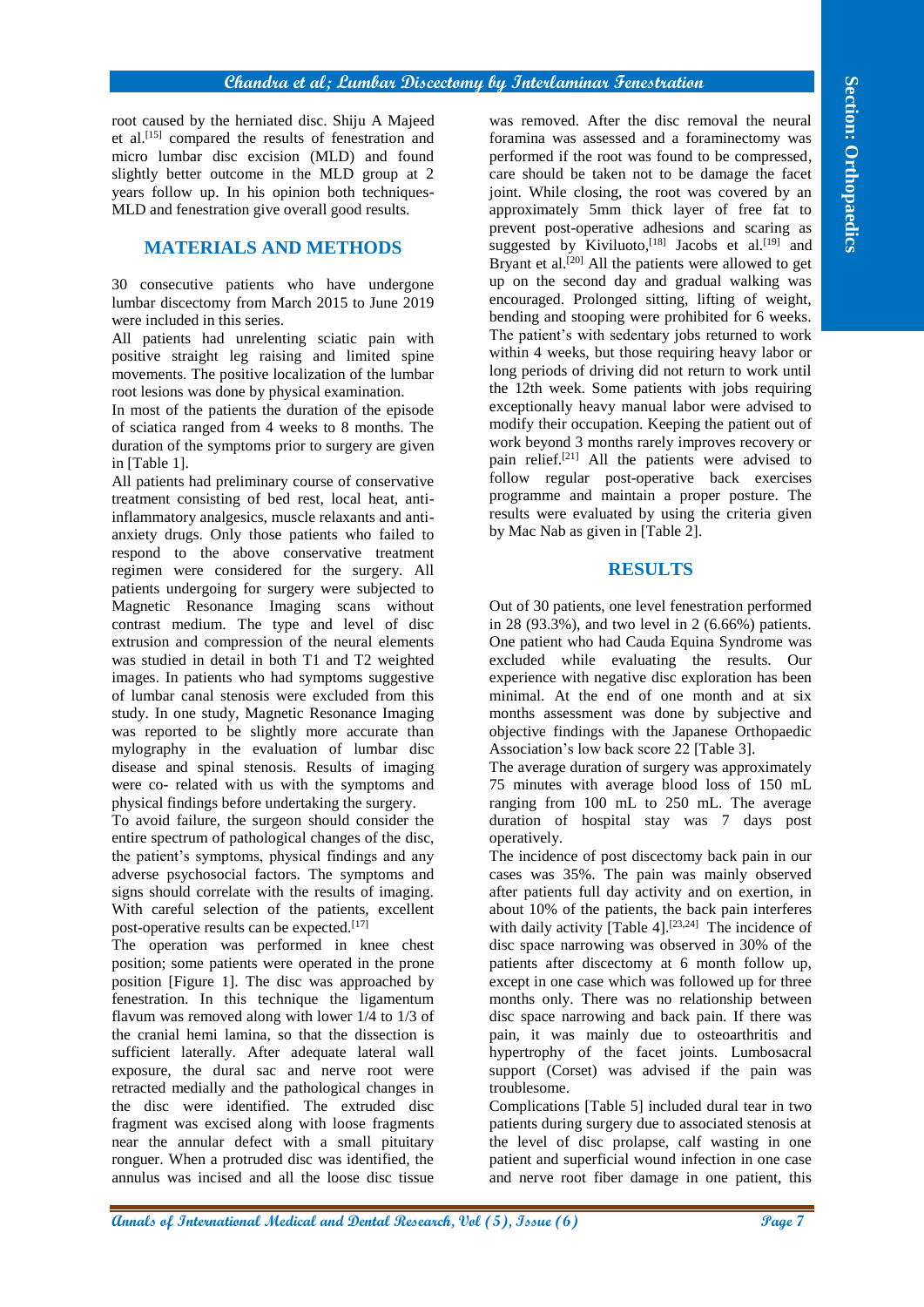

**Figure 1: Knee Chest position for Lumbar Diskectomy**



| Table 1: Duration of Complaints prior to surgery $N =$<br>-30 |               |               |               |  |  |
|---------------------------------------------------------------|---------------|---------------|---------------|--|--|
|                                                               | <b>Months</b> | <b>Number</b> | $\frac{0}{0}$ |  |  |
|                                                               | $\mid$ 0-1    | 10            | 33.3          |  |  |

| . .<br>_____  |    |             |
|---------------|----|-------------|
| 0-1           | ΙU | 222<br>33.3 |
| $\sim$<br>l-9 |    | 16.6        |
| رح            |    |             |

#### **Table 2: Mac Nab's criteria of outcome.**

- symptoms; return to modified work
- C. Fair- Some improved functional capacity still handicapped and unemployed

|                                                                                                                                                                                                                                               | occurred while decompressing the nerve root with |              | ache score.[22]                         | Table 3: Japanese Orthopaedic association's low back                |                   |                |                |
|-----------------------------------------------------------------------------------------------------------------------------------------------------------------------------------------------------------------------------------------------|--------------------------------------------------|--------------|-----------------------------------------|---------------------------------------------------------------------|-------------------|----------------|----------------|
| rongeur.                                                                                                                                                                                                                                      |                                                  | 1            |                                         | <b>Subjective symptoms</b>                                          |                   | <b>Score</b>   |                |
| The dural tear that occurred in two patients was                                                                                                                                                                                              |                                                  | A            |                                         | Low back pain (3 points)                                            |                   |                |                |
| insignificant and we put free fat over the tear to                                                                                                                                                                                            |                                                  | a)           | No low back pain                        |                                                                     |                   | 3              |                |
| prevent the leakage of cerebrospinal fluid (CSF)                                                                                                                                                                                              |                                                  | b)           |                                         | Occasional mild low back                                            |                   | $\mathfrak{2}$ |                |
| and we did not encounter any leakage of CSF from                                                                                                                                                                                              |                                                  | $\mathbf{c}$ |                                         | Low back pain always                                                |                   | $\mathbf{1}$   |                |
| the wound or fistula formation.                                                                                                                                                                                                               |                                                  |              |                                         | present/severe low back pain                                        |                   |                |                |
|                                                                                                                                                                                                                                               |                                                  | $\mathbf{d}$ | occurs occasionally                     | Severe low back pain always                                         |                   | $\Omega$       |                |
|                                                                                                                                                                                                                                               |                                                  |              | present                                 |                                                                     |                   |                |                |
|                                                                                                                                                                                                                                               |                                                  | В            |                                         | Leg pain and/or tingling (3 points)                                 |                   |                |                |
|                                                                                                                                                                                                                                               |                                                  | a)           |                                         | No lower extremity pain or                                          |                   | 3              |                |
|                                                                                                                                                                                                                                               |                                                  |              | numbness                                |                                                                     |                   |                |                |
|                                                                                                                                                                                                                                               |                                                  | b)           |                                         | Occasional mild lower extremity                                     |                   | $\overline{c}$ |                |
|                                                                                                                                                                                                                                               |                                                  | $\mathbf{c}$ | pain and numbness                       | Lower extremities pain and                                          |                   | $\mathbf{1}$   |                |
|                                                                                                                                                                                                                                               |                                                  |              |                                         | numbness always present/severe                                      |                   |                |                |
|                                                                                                                                                                                                                                               |                                                  |              |                                         | lower extremities pain and                                          |                   |                |                |
|                                                                                                                                                                                                                                               |                                                  |              |                                         | numbness occur occasionally                                         |                   |                |                |
|                                                                                                                                                                                                                                               |                                                  | d)           |                                         | Severe lower extremities pain and                                   |                   | $\Omega$       |                |
|                                                                                                                                                                                                                                               |                                                  |              |                                         | numbness always present                                             |                   |                |                |
| Figure 1:<br>Chest position for<br>Knee                                                                                                                                                                                                       | Lumbar                                           | C<br>a)      | Normal walking                          | Ability to walk (3 points)                                          |                   | 3              |                |
| <b>Diskectomy</b>                                                                                                                                                                                                                             |                                                  | b)           |                                         | Walking at least 500 m is possible,                                 |                   | $\overline{2}$ |                |
|                                                                                                                                                                                                                                               |                                                  |              |                                         | but pain, numbness and weakness                                     |                   |                |                |
|                                                                                                                                                                                                                                               |                                                  |              | are felt                                |                                                                     |                   |                |                |
|                                                                                                                                                                                                                                               |                                                  | $\mathbf{c}$ |                                         | In walking 500 m or less, pain,<br>numbness and weakness occur, and |                   | $\mathbf{1}$   |                |
|                                                                                                                                                                                                                                               | Sagittal section                                 |              |                                         | walking becomes impossible.                                         |                   |                |                |
|                                                                                                                                                                                                                                               | of L/S spine disc                                | d)           |                                         | In walking at most 100 m, pain,                                     |                   | $\Omega$       |                |
|                                                                                                                                                                                                                                               | prolapse at L5-S1                                |              |                                         | numbness and weakness occur, and                                    |                   |                |                |
|                                                                                                                                                                                                                                               | level                                            |              |                                         | walking becomes impossible.                                         |                   |                |                |
|                                                                                                                                                                                                                                               |                                                  | 2            | <b>Objective findings</b>               |                                                                     |                   |                |                |
|                                                                                                                                                                                                                                               |                                                  | A            | Normal                                  | <b>Straight leg raising test (SLRT)</b>                             |                   | $\mathfrak{2}$ |                |
|                                                                                                                                                                                                                                               |                                                  | a)<br>b)     |                                         | 30 degree -70 degree                                                |                   | $\mathbf{1}$   |                |
|                                                                                                                                                                                                                                               |                                                  | $\mathbf{c}$ | Less than 30 degree                     |                                                                     |                   | $\theta$       |                |
|                                                                                                                                                                                                                                               |                                                  | B            |                                         | <b>Sensory abnormality</b>                                          |                   |                |                |
|                                                                                                                                                                                                                                               |                                                  | a)           | Normal                                  |                                                                     |                   | $\mathfrak{2}$ |                |
|                                                                                                                                                                                                                                               |                                                  | b)           |                                         | Mild sensory disturbance                                            |                   | $\mathbf{1}$   |                |
|                                                                                                                                                                                                                                               |                                                  | c)           | (Hypoesthesia)                          | Distinct sensory symptoms                                           |                   | $\overline{0}$ |                |
|                                                                                                                                                                                                                                               |                                                  |              | (Anesthesia)                            |                                                                     |                   |                |                |
|                                                                                                                                                                                                                                               |                                                  | $\mathbf C$  |                                         | <b>Motor abnormality</b>                                            |                   |                |                |
|                                                                                                                                                                                                                                               | Axial section                                    | a)           | Normal                                  |                                                                     |                   | $\mathfrak{2}$ |                |
|                                                                                                                                                                                                                                               | disc prolapse at                                 | b)           |                                         | Slightly decreased muscle strength                                  |                   | $\mathbf{1}$   |                |
|                                                                                                                                                                                                                                               | L5-S1 level.                                     | $\mathbf{c}$ |                                         | Markedly decreased muscle                                           |                   | $\Omega$       |                |
|                                                                                                                                                                                                                                               |                                                  |              | strength<br>Total score                 | 15                                                                  |                   |                |                |
|                                                                                                                                                                                                                                               |                                                  |              |                                         |                                                                     |                   |                |                |
|                                                                                                                                                                                                                                               |                                                  |              |                                         | Table 4: Sciatica and pain after discectomy by                      |                   |                |                |
|                                                                                                                                                                                                                                               |                                                  |              |                                         | interlaminar approach.[23,24]                                       |                   |                |                |
| Figure 2: Disc proloapse.                                                                                                                                                                                                                     |                                                  |              | Sciatica &                              | Spurling $\&$                                                       | O' Connel         |                | <b>Present</b> |
| Table 1: Duration of Complaints prior to surgery $N =$                                                                                                                                                                                        |                                                  | Pain         |                                         | Grantham                                                            | $(1951)^{[24]}$   |                | series         |
|                                                                                                                                                                                                                                               |                                                  |              |                                         | $(1949)^{[23]}$                                                     |                   |                |                |
|                                                                                                                                                                                                                                               | $\%$                                             |              | Complete                                | 46%                                                                 | 77.6%             |                | 85%            |
| <b>Number</b>                                                                                                                                                                                                                                 | 33.3                                             | relief of    |                                         |                                                                     |                   |                |                |
| <b>Months</b><br>10<br>$0 - 1$                                                                                                                                                                                                                |                                                  | sciatica     | No relief of                            | 8.3%                                                                | 0.7%              |                | 6%             |
| $1 - 3$<br>5                                                                                                                                                                                                                                  | 16.6                                             |              |                                         |                                                                     |                   |                |                |
| 15                                                                                                                                                                                                                                            | 50                                               |              |                                         | 60%                                                                 | 40%               |                | 35%            |
|                                                                                                                                                                                                                                               |                                                  | sciatica     | Post-operative                          |                                                                     |                   |                |                |
|                                                                                                                                                                                                                                               |                                                  |              | back pain                               |                                                                     |                   |                |                |
|                                                                                                                                                                                                                                               |                                                  |              |                                         |                                                                     |                   |                |                |
|                                                                                                                                                                                                                                               |                                                  |              |                                         |                                                                     |                   |                |                |
| Table 2: Mac Nab's criteria of outcome.<br>A. Excellent- No pain; no restriction of mobility return to<br>normal work & level of activity<br>B. Good- Occasional non-radicular pain relief of presenting<br>symptoms; return to modified work |                                                  |              | Complications :-                        | Table 5: Complications (n=30)                                       |                   |                |                |
|                                                                                                                                                                                                                                               |                                                  |              | Dural tear                              |                                                                     | $\overline{c}$    |                |                |
| C. Fair- Some improved functional capacity still handicapped<br>and unemployed                                                                                                                                                                |                                                  |              | Superficial wound infection             |                                                                     | $\mathbf{1}$      |                |                |
| D. Poor- Continued objective symptoms of root involvement;<br>additional operative intervention needed at the index level                                                                                                                     |                                                  |              | Calf wasting<br>Nerve root fiber damage |                                                                     | $\mathbf{1}$<br>1 |                |                |

**Table 4: Sciatica and pain after discectomy by interlaminar approach.[23,24]**

| шилашшаг арргоасш<br>Sciatica &<br>Pain | Spurling $\&$<br>Grantham | O' Connel<br>$(1951)^{[24]}$ | <b>Present</b><br>series |
|-----------------------------------------|---------------------------|------------------------------|--------------------------|
|                                         | $(1949)^{[23]}$           |                              |                          |
| Complete<br>relief of<br>sciatica       | 46%                       | 77.6%                        | 85%                      |
| No relief of<br>sciatica                | 8.3%                      | 0.7%                         | 6%                       |
| Post-operative<br>back pain             | 60%                       | 40%                          | 35%                      |

#### **Table 5: Complications (n=30)**

| Complications :-            |  |  |
|-----------------------------|--|--|
| Dural tear                  |  |  |
| Superficial wound infection |  |  |
| Calf wasting                |  |  |
| Nerve root fiber damage     |  |  |
|                             |  |  |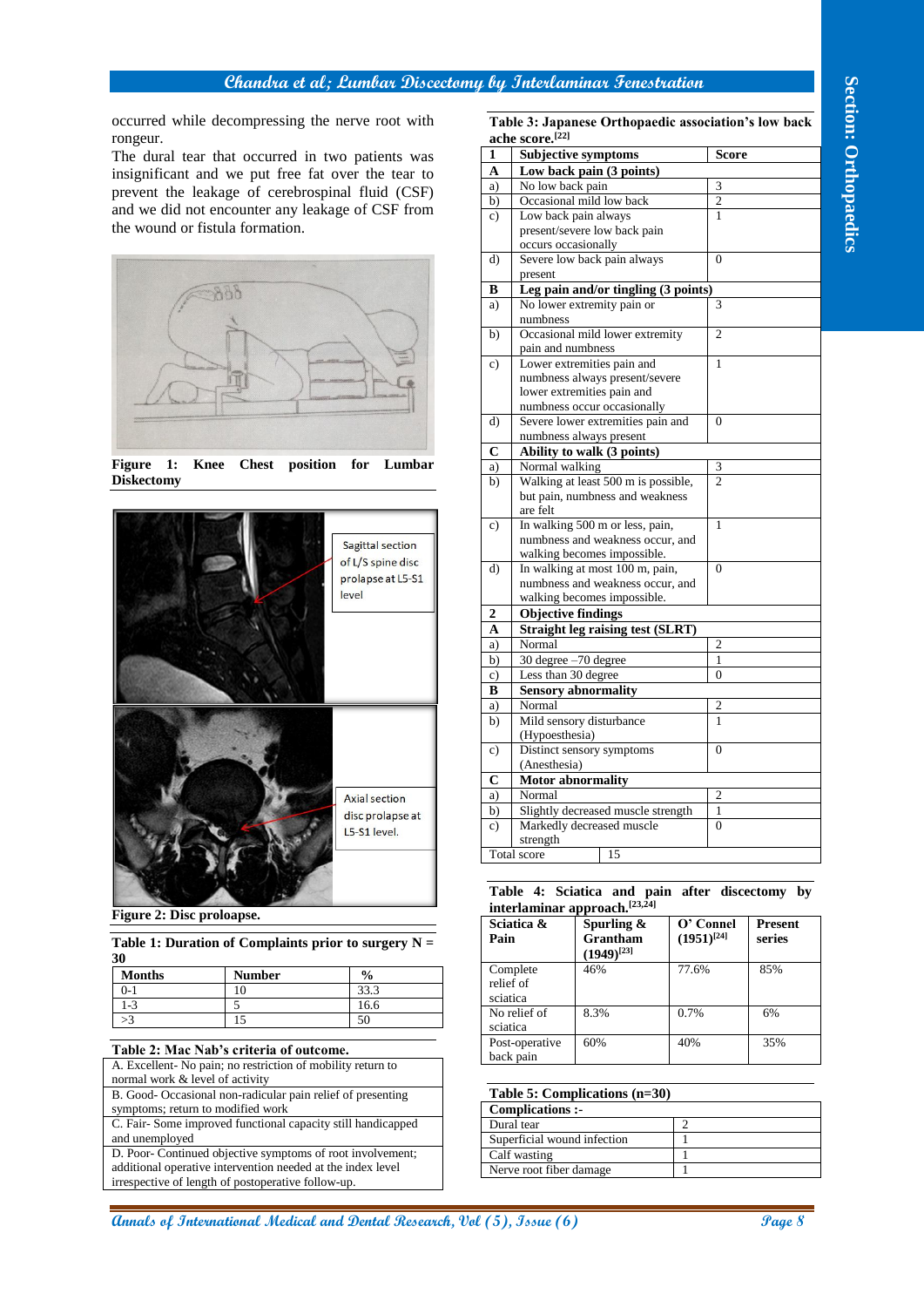#### **Chandra et al; Lumbar Discectomy by Interlaminar Fenestration**

## **DISCUSSION**

Results of this study done by lumbar discectomy performed with a limited disc excision by fenestration is safe, effective and reliable method for treating selective patients with herniated lumbar discs. None of our patients became worse by this procedure. The time taken for the recovery after lumbar discectomy appeared to be strongly influenced by environmental factors and patient's motivation; the recovery period was surprisingly shorter in the self-employed patients.

In majority of the patients with good results, the preoperative sciatic symptoms improved within the first three days after the surgery.

Proponents of lumbar microdiscectomy using an operating microscope reported a cure rate exceeding 96% but the microdisectomy is associated with certain limitations like long learning curve, costly equipments.

**Consider the effect of Page 100** Consider the **Consider Consider Consider the effect of Page 100** Consider the effect of Page 11 and Dental Research Consider the Consider the Consider Consider the Consider the Consider t The approach herein differs from microdisectomy only in the extent of exposure. The disc removal per se in both is limited; however additional exposure in fenestration has the advantage of correcting the lateral recess stenosis. Such an advantage is important since it has been observed that the patients of disc herniation responding to conservative treatment have wider bony canals, while those not responding had narrow canals.<sup>[25]</sup> Thus the surgeon must be prepared to perform a foraminectomy in addition to discectomy if the nerve root remains tight after disc excision. In our cases the blood loss was minimal and blood transfusion was not required. Complications were encountered, but fortunately, none permanently affected the outcome. The most important criterion for success in disc prolapse remains proper selection of the case.

## **CONCLUSION**

The interlaminar discectomy by fenestration without the use of operating microscope is a safe and reliable method for treating patients with lumbar disc prolapse who have been closely scrutinized for surgery. We add an excellent outcome in 26 patients (85%) and 4 (15%) had good outcome. It is a safe procedure compared to extensive laminectomy which can destabilize the spine. This procedure has the advantages of less morbidity, low blood loss, inexpensive and devoid of spinal instability. Functional outcome of fenestration in terms of return to work and complete pain relief at the end of six months had been satisfactory in our study.

#### *Acknowledgement*

The authors would like to thank staff of Anesthesia, Radiology and Nursing department for help to carry out this study.

## *Clinical Message*

In the peripheral hospital the fenestration technique is quite reasonable procedure to surgically treat prolapse intervertebral disc without any significant complications. This procedure has good functional outcome.

#### **REFERENCES**

- 1. Mixter W.J, Barr J.S: Rupture of the intervertebral disc with involvement of the spinal canal . N.Engl.J.Med. 1934: involvement of the spinal canal. 211:210-215.
- 2. Williams RW : Microlumbar Discectomy . A conservative surgical approach to the virgin herniated lumbar disc- Spine: 1978: 3(2):175-182.
- Cauchoix et al: Repeat surgery after disc excision. : 1978: Spine 3:256-259.
- 4. Holmes et al : Technique of lumbar laminectomy. : 1979: Instr. Course Lect. 28:200-207.
- 5. Hirch C, Nachemson A. : The reliability of lumbar disc surgery.: 1963: Clin Orthop 29: 189-195.
- 6. Goald H.J : Micro lumbar discectomy .: 1978 : Spine 3: 183- 185.
- 7. Williams RW: Microlumbar discectomy . A conservative surgical approach to the virgin herniated lumbar disc. : 1978: Spine 3 (2): 175-182.
- 8. Casper W.: Technique of microsurgery ( Chapter 12). Result of microsurgery ( Chapter 26) in microsurgery of the lumbar spine . Edit: Williams R.W ., Mc Culloch J.A., Young P.H.,: 1990 : Aspen Publisher Inc. Rockville, Maryland, USA.
- 9. Mishra SK, Mohapatra NC , Pradhan NK , Mohapatra MK. Lumbar disc excision. Comparative study of laminectomy and inter-laminar fenestration.: 1998: Ind J Orthop.: 33(3):153-55.
- 10. Nagi ON, Sethi A, Gill SS. Early results of discectomy by fenestration technique in lumbar disc prolapse.: 1985: Ind J Orthop. : 19(1): 15-9.
- 11. Nijhawan VK, Maini PS, Chanda NS, Magu NK , Magu S. Lumbar disc surgery.: 1991: Ind J Orthop: 25(1): 5-7.
- 12. Casper W, Campball B, Barbier DD , Kretschmmer R, Gotfried Y. The Casper microsurgical discectomy and comparision with a conventional standard lumbar disc procedure.;1991: Neurosurgery: 28 :78-87.
- 13. Garg M, Kumar S. Interlaminar discectomy and selective foraminectomy in lumbar disc herniation.: 2001 Dec.: J Orthop Surg(Hong Kong).: 9(2): 15-18.
- 14. Bhavuk Garg, Upender Bidre Nagaraja, Arvind Jayaswal. Microendoscopic versus open discectomy for lumbar disc herniation: a prospective randomised study.:2011: Journal of Orthopaedic Surgery: 19(1):30-4.
- 15. Shiju A Majeed , CS Vikraman, Vivek Mathew and Anish T S. Comparison of outcomes between conventional lumbar fenestration discectomy and minimally invasive lumbar discectomy : an observational study with a minimum 2 year follow up.:2013: Journal of Orthopaedic Surgery and Research: 8:34.
- 16. Modic MT , Masaryk T, Boumphrey F. Goormastic M , Bell G.: Lumbar herniated disc disease and canal stenosis Prospective evaluation by surface coil MR, CT, and Myelography. Am J Roentgenol. 1986: 147: 757-765.
- 17. Frank J. Einsmont, Brad Currier: Current concept review, Surgical management of lumber intervertebral-disc disease. J Bone and Joint Surg.: September 1989: Vol 71A, 8, 1226- 1271.
- 18. Kiviluoto O.: Use of free fat transplants to reduce epidural scar formation: An experimental and clinical study.: 1976: Acta Orthop. Scand. Suppl.: 164:1,164-170.
- 19. Jacobs RR, McClain O, and Neff J.: Control of post laminectomy scar formation:1980: An experimental and clinical study Spine 5: 223-227.